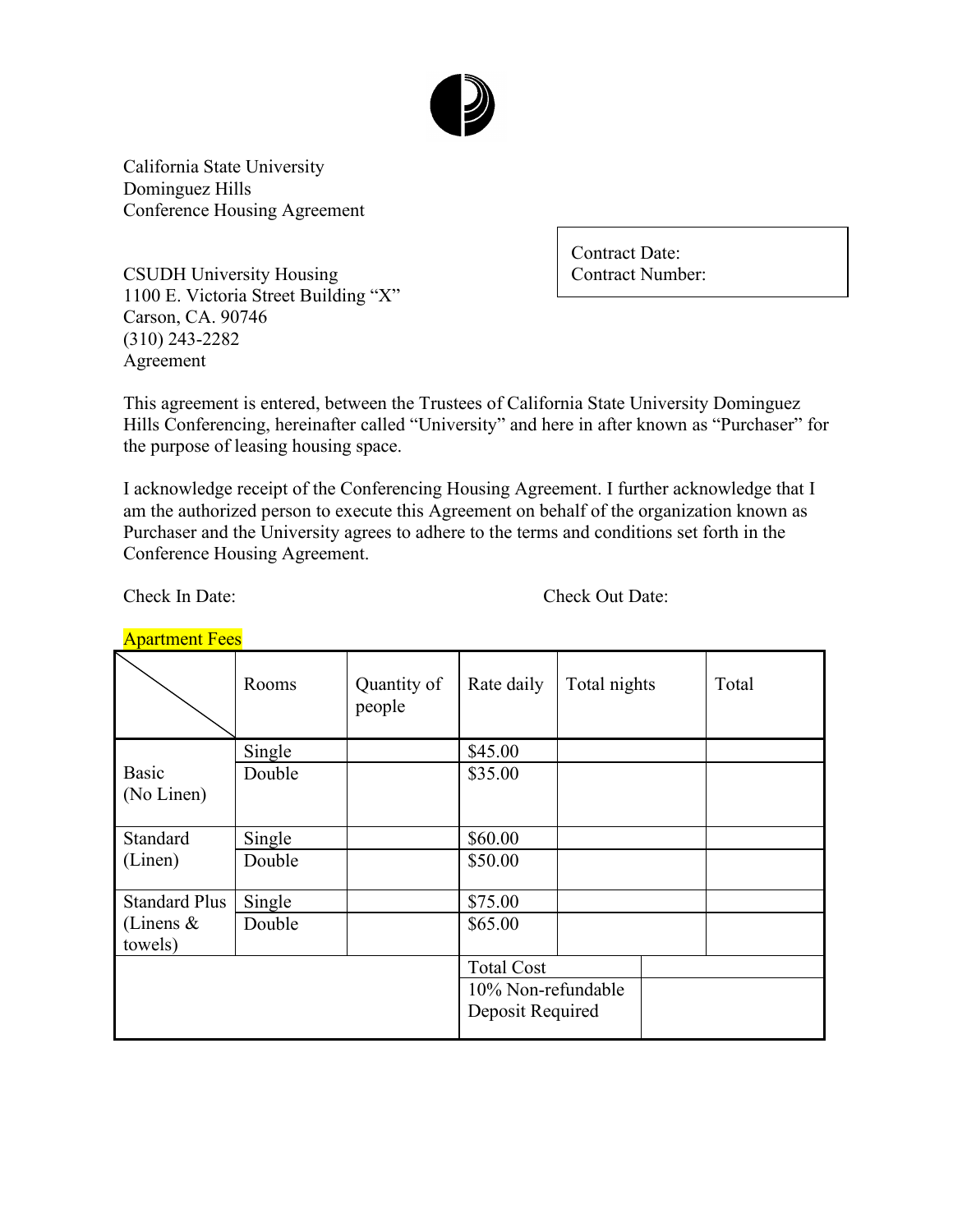| <b>Residence Hall Fees</b> | Rooms                               | Quantity | Rate daily | Total nights | Total |
|----------------------------|-------------------------------------|----------|------------|--------------|-------|
|                            | Single                              |          | \$50.00    |              |       |
|                            | Double                              |          | \$40.00    |              |       |
| <b>Basic</b>               | Triple                              |          | \$35.00    |              |       |
| (No Linen)                 | Quadruple                           |          | \$30.00    |              |       |
|                            | Single                              |          | 65.00      |              |       |
| Standard (Linen)           | Double                              |          | 55.00      |              |       |
|                            | Triple                              |          | 50.00      |              |       |
|                            | Quadruple                           |          | 45.00      |              |       |
|                            | Single                              |          | 71.00      |              |       |
|                            | Double                              |          | 61.00      |              |       |
| Standard Plus (Linen &     | Triple                              |          | 56.00      |              |       |
| Towels)                    | Quadruple                           |          | 51.00      |              |       |
|                            | <b>Total Cost</b>                   |          |            |              |       |
|                            | 10% Non-refundable Deposit Required |          |            |              |       |

20 DAYS AFTER CONTRACT DATE (Contract/Deposit):

The Purchaser shall pay the University a confirmation deposit of 10% of the total estimated cost to confirm the initial reservation and submit together with the signed contract. Deposits are subject to provisions regarding cancellation below.

The University must receive deposit and signed contract by 20 days from the date of this contract. Failure by the Purchaser to submit timely deposit may result in a loss of guarantee of conference housing and services.

All checks must be made payable to: Cal State University Dominguez Hills.

# 40 DAYS PRIOR TO ARRIVAL (CANCELLATION)

If the Purchaser cancels this agreement forty (40) days prior to arrival date, the Purchaser will not be held liable for cost. If a deposit has already been made it shall be refunded with no fee. If the Purchaser cancels this agreement less than forty (40) days of the arrival date, Purchaser agrees to forfeit deposit previously made. Purchaser will be billed for any costs incurred prior to cancellation.

In the event that the University is unable to accommodate part, or all the facilities or services specified in this agreement, the University shall give prompt notice to the Purchaser.

30 DAYS PRIOR TO ARRIVAL: (GUARANTEED MINIMUM):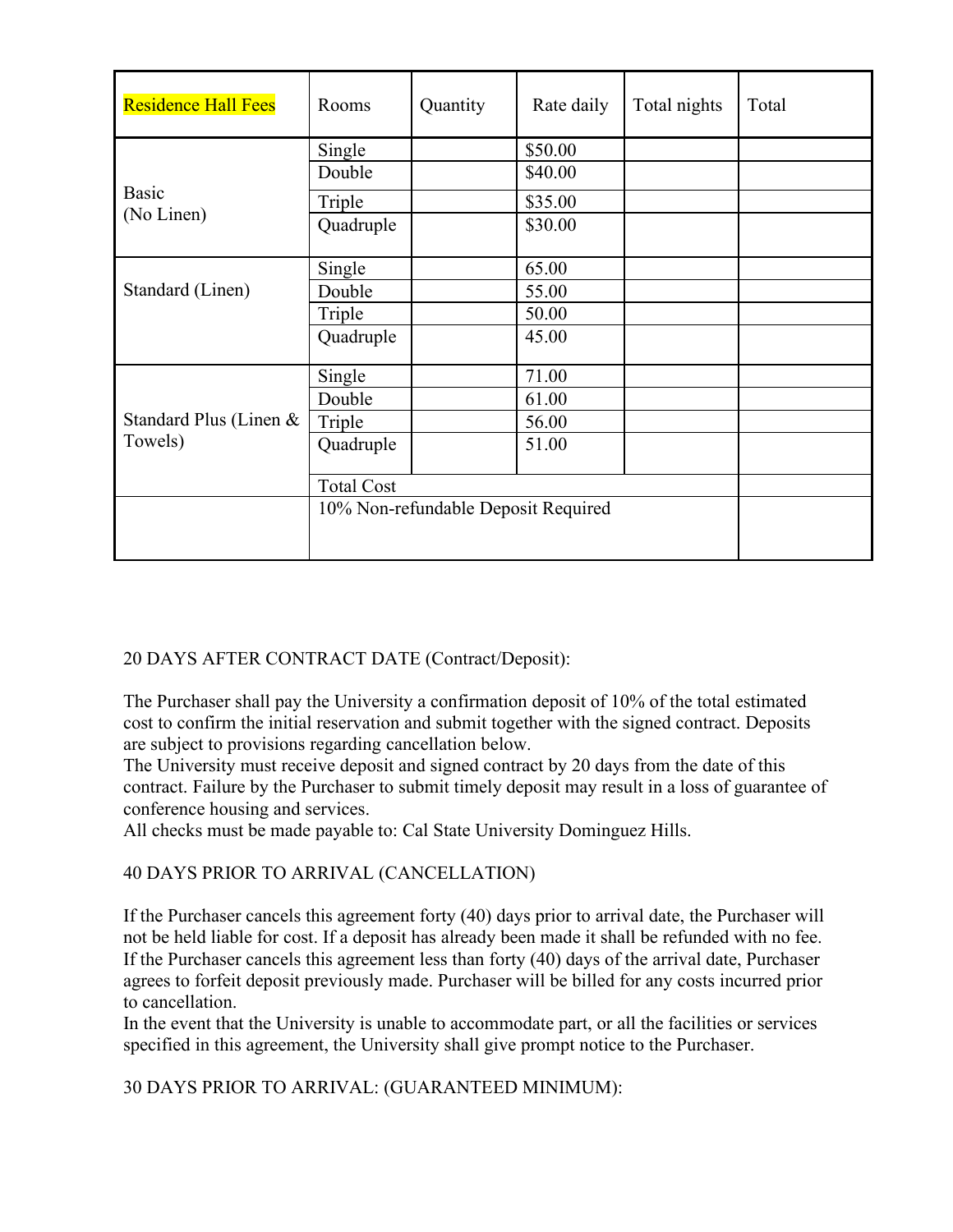By thirty (30) days prior to arrival, the Purchaser must provide to the University the final numbers of all overnight accommodations and meeting space requirements, any special services needed for disabled participants and any other special requests.

The Purchaser's Guaranteed Minimum Numbers for housing, meeting space and equipment will be the basis for billing. No deductions for participants that depart early, or no shows will be made. Purchaser may use enclosed form to provide this information if desired.

If Guaranteed Minimum Numbers are not provided in writing prior to arrival, the estimated numbers in this agreement will be used to determine cost.

Guaranteed Minimum Numbers for housing must be at least 80% of the estimated attendee numbers in the estimated fee section in this Agreement.

The University requires a Certificate of Insurance at least 30 days before arrival, which insures the Purchaser for the period of the conference program. Insurance is not required from CSUDH affiliated on campus groups. Certificate of Insurance must include the following statement: "University Housing Services of California State University Dominguez Hills, California State Dominguez Hills, the state of California, the Trustees of the California State University, and all other department, boards, commissions, officers, employees, agents, contractors, and invitees are hereby added as additional insurees." Failure by the Purchaser to submit certificate of insurance will result in a loss of guarantee of conference housing and services.

Buses may not park overnight on the main CSUDH campus. University must be notified of bus parking needs by 30 days before arrival so appropriate arrangements may be made.

# 7 DAYS BEFORE ARRIVAL (FULL PAYMENT):

The Purchaser must make Full Payment to the University of the Remaining Balance 7 days before arrival. Full Payment is the cost of services for the Guaranteed Minimum Numbers minus the deposit previously paid. Failure by Purchaser to make Full Payment by 7 days before arrival may result in a \$50 per day late fee assessment.

Any subsequent additions to this agreement must be made no longer than 7 days before arrival date. Any additional requests made after signing this agreement are of no guarantee and those additions granted will result in additional charges.

Cancellations less than 7 days before arrival will result in forfeiture of Full Payment.

# CHECK OUT (KEYS/LINEN/DAMAGES):

At check out, keys should be returned to CSUDH conferencing staff member(s). All keys not returned by 11 a.m. on the checkout date are considered as lost keys. A \$25 charge will be assessed for front door key card, 75.00 for bedroom key and \$35.00 for mailbox key. All participants must check out and clear the buildings by 11 a.m. on the checkout date unless otherwise noted on the agreement. Late check out will cause an additional night charge per participants remaining late.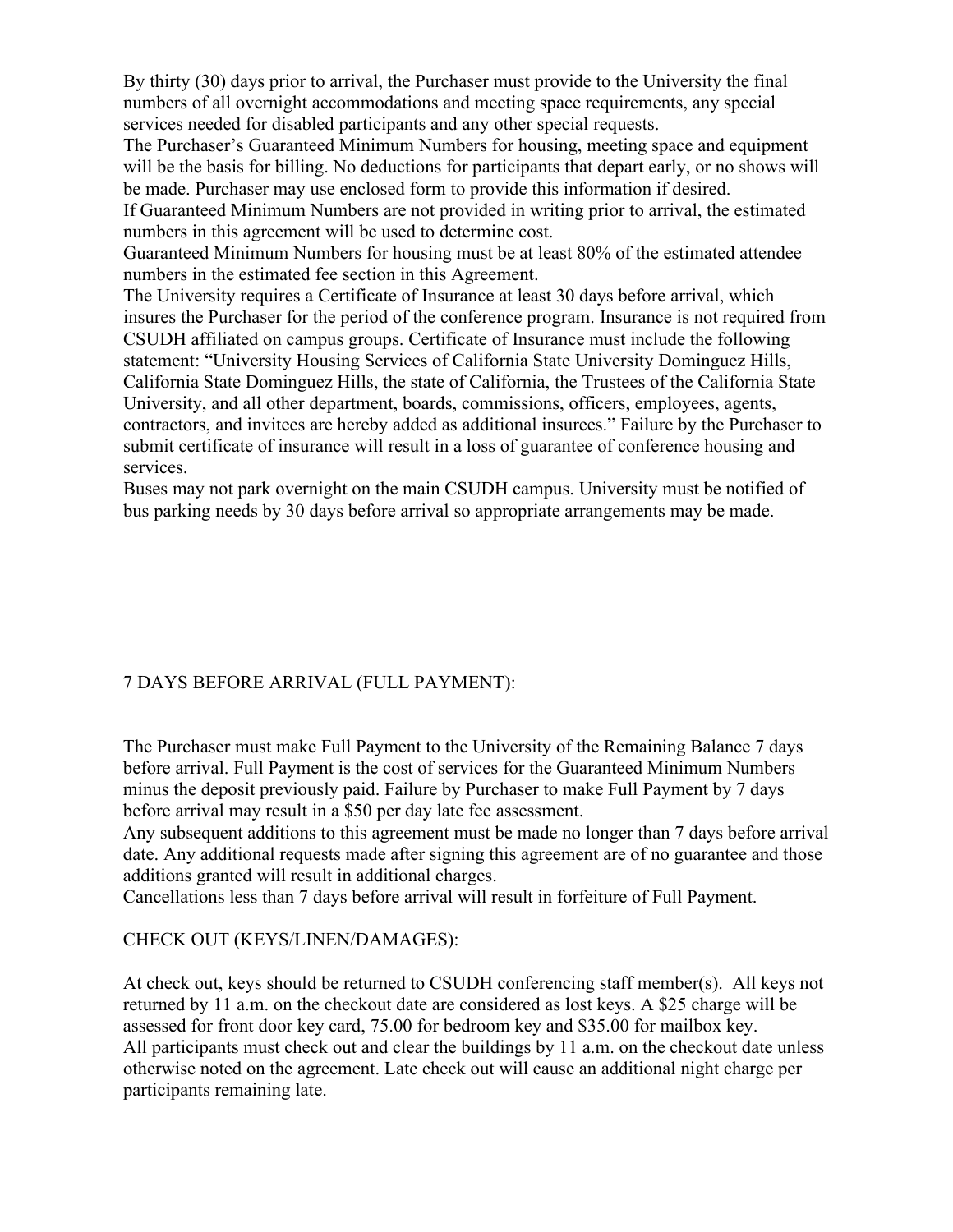Any linen provided should remain on the beds in each room. Missing linen will be charged \$25 per set.

Purchaser should do a room condition walk through with a conferencing staff member. If Purchaser chooses not to do the walk through, University's documentation will be the primary record used for possible charges

# 30 DAYS AFTER CHECK OUT (FINAL BILLING AND REFUND):

If, for any reason, further charges are assessed after full payment is made, remaining payment must be submitted within 30 days of bills received.

Purchaser must contest any charges within 30 days of the end of the event, after which all charges will be considered valid and due for payment by the Purchaser. In the event that specific charges are not contested, non-contested charges must be paid within 30 days of bills receive

Refunds: Unused portions of housing services after Full Payment are non- refundable.

# GENERAL TERMS

By signing below the Purchaser accepts the terms of this contract as outlined in this document and on the attached agreements, agrees to abide by all federal, state, county, and city laws, and University rules, regulations, policies and procedures, and has read and agrees to all terms and provisions contained in this contract.

Purchaser shall be responsible for all damages or injury to, loss of, any property provided under this contract, and property not specified in this contract, resulting from negligent, and or intentional acts of persons associated with this conference or program. Purchaser may complete a facility condition walk-through with conferencing staff to document any preexisting damages, if requested.

All conference guests who will be parking a vehicle on campus MUST HAVE A VALID PERMIT. Permits will be issued at check in and MUST be placed in vehicle immediately and remain posted during the remainder of the campus stay. Conference guests must adhere to all CSUDH University Parking Policies and will be responsible for paying any parking fines which are assessed for policy violations during their stay.

University reserved the right to cancel the reservations or an event when unusual circumstances exist or at any time when circumstances are such that the event will present a clear and present danger to the orderly operation of the University.

In the event of disaster or other condition beyond the control of the University that will render that planned facilities inoperable or not suitable for use, the University shall be released from any responsibility to provide services and shall bear no liability for any damages, loss, or other costs resulting from the unavailability of the planned facilities. In such event Purchaser's deposit(s) shall be returned.

In the event Purchaser violates any of the terms in this agreement, University may terminate this agreement.

Purchaser agrees to be responsible for the actions and behavior of participants and provide sufficient supervision of minors. Purchaser or its agent will be responsible for the care of a minor in case of an emergency. Purchaser agrees to possess a valid consent to participate in Purchaser's activities for each minor signed by the minor's parents or legal guardian. If the consent is incomplete or invalid, Purchaser agrees to hold the University harmless as if a valid consent was possessed.